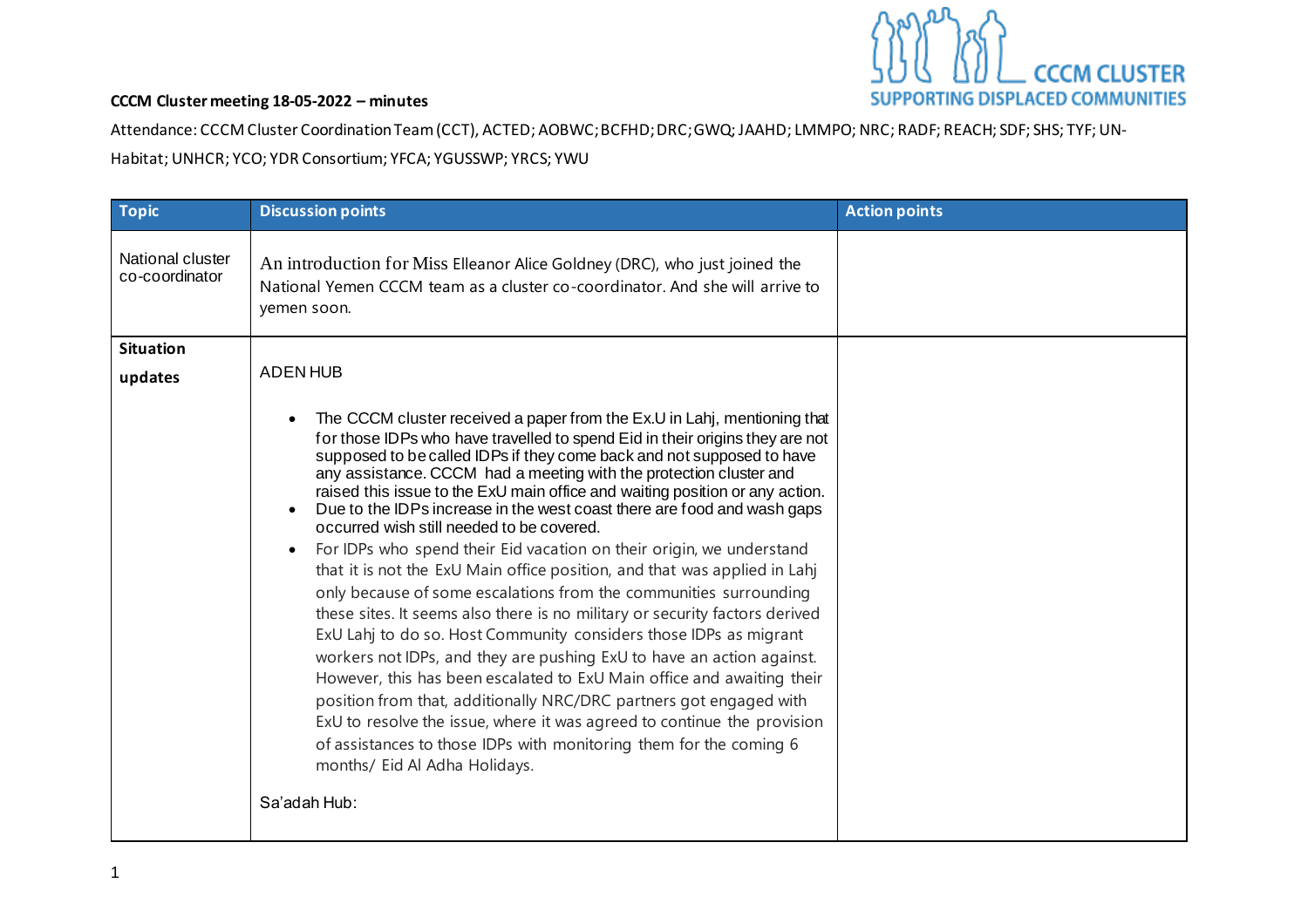

| $\bullet$<br>٠<br>$\bullet$         | conducted verification exercise for 21 IDPs sites "unmanaged by CCCM<br>partner" in Sa'ada Hub, and the tool been entered info kobo.<br>ongoing 3 maintenance activities in Al-Jawf - Barat Al-Anan district.<br>maintenance activities                                                                                                                                                                                                                                                                                                                                                                                                                                                                                                                                                                                                                                                                                                                                                                                                                                                                                                                                                                                   |
|-------------------------------------|---------------------------------------------------------------------------------------------------------------------------------------------------------------------------------------------------------------------------------------------------------------------------------------------------------------------------------------------------------------------------------------------------------------------------------------------------------------------------------------------------------------------------------------------------------------------------------------------------------------------------------------------------------------------------------------------------------------------------------------------------------------------------------------------------------------------------------------------------------------------------------------------------------------------------------------------------------------------------------------------------------------------------------------------------------------------------------------------------------------------------------------------------------------------------------------------------------------------------|
| $\bullet$<br>$\bullet$              | identified the maintenance needs at managed IDPs sites and shared with<br>partners to response or advocate.<br>NFDHR CCCM project in Sa'ada ended on 30 April 2022, which add extra<br>gap to the uncovered IDPs sites by CCCM partners                                                                                                                                                                                                                                                                                                                                                                                                                                                                                                                                                                                                                                                                                                                                                                                                                                                                                                                                                                                   |
|                                     | Hodeida hub:                                                                                                                                                                                                                                                                                                                                                                                                                                                                                                                                                                                                                                                                                                                                                                                                                                                                                                                                                                                                                                                                                                                                                                                                              |
| $\bullet$<br>$\bullet$<br>$\bullet$ | Around 123 IDP families have been affected by heavy rains in four IDP<br>sites in Aslam district. As a result, CCCM partners, RADF and YGUSSWP,<br>have already conducted flood needs assessments identifying the actual<br>needs related to shelter/NFIs, WASH (water tanks and latrines), and<br>food ones, and I have shared them with relevant clusters and followed<br>up with them to cover.<br>The WASH gaps are considered the biggest issues for us as around<br>10,000 families do not have latrines, and although we have been<br>coordinating with the WASH cluster and its partners, no one has been<br>able to cover them so far. However, UNICEF confirms they can cover<br>around 54,0000 families with BHKs. Thus, we will follow up with them<br>to ensure they cover the identified gaps in 2020 and 2021.<br>CCCM partners, RADF and JAAHD, have assessed the high-risk IDP sites<br>based on REACH analysis and are planning to carry out flood<br>mitigation activities, including flood awareness sessions.<br>YGUSSWP has got the YHF and relevant clusters' approval to carry out<br>40 site maintenance/community projects within 35 IDP sites under their<br>management in Hajjah Governorate. |
| Marib Hub                           |                                                                                                                                                                                                                                                                                                                                                                                                                                                                                                                                                                                                                                                                                                                                                                                                                                                                                                                                                                                                                                                                                                                                                                                                                           |
|                                     | Due to the temperature, there are a lot of fire incidents happened in<br>different IDPs sites, 46 and only 34 in Marib due to an electrical issues.<br>However, CCCM, CCCM\ABAC and partners continue responding<br>and providing the needed assistants in timely manner. Also, there was a                                                                                                                                                                                                                                                                                                                                                                                                                                                                                                                                                                                                                                                                                                                                                                                                                                                                                                                               |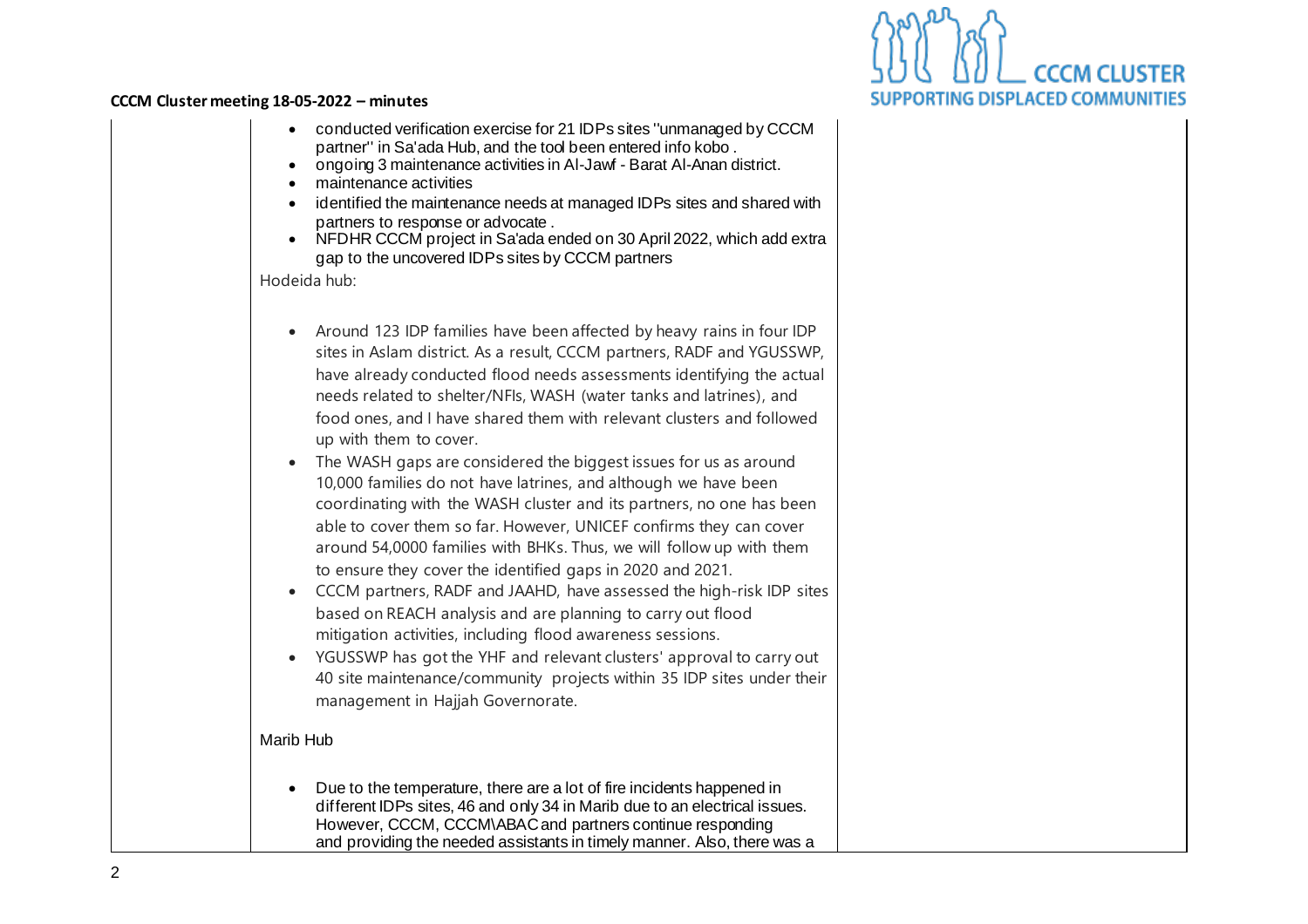

|                                                          | dissection with the clusters and will have a working group with ICGW IF<br><b>POSSIBLE</b><br>Sana'a Hub;<br>CCCM SNCC mentioned the impact of the last flood and the response<br>delivered for some IDP sites in Sana'a hub, where IDPs' shelters and some<br>belongings have been affected, CCCM IPs visited flood-affected IDP sites<br>and reported and referred all damages to respective partners for their kin<br>responses.<br>CCCM IPs started conducting awareness campaigns and sharing more<br>information about CCCM flood mitigation measures. As well as<br>encouraging sites' IDP to do some improvement for sites infrastructures<br>through using site maintenance kits that were distributed by CCCM IP last<br>year to reduce the potential risks of flooding.<br>During the meeting CCCM SNCC presented the status of pending<br>responses for sectors' gaps that have been identified, referred, and<br>coordinated with respective clusters to be covered.<br>CCCM SNCC presented a new CCCM IP/YGUSSWP/YHF that covers 9 IDP<br>sites with CCCM activities in Marib.<br>CCCM SNCC presented planned site maintenance projects for 2022 that<br>aim to cover critical sectors' gaps as the last resort. |  |
|----------------------------------------------------------|--------------------------------------------------------------------------------------------------------------------------------------------------------------------------------------------------------------------------------------------------------------------------------------------------------------------------------------------------------------------------------------------------------------------------------------------------------------------------------------------------------------------------------------------------------------------------------------------------------------------------------------------------------------------------------------------------------------------------------------------------------------------------------------------------------------------------------------------------------------------------------------------------------------------------------------------------------------------------------------------------------------------------------------------------------------------------------------------------------------------------------------------------------------------------------------------------------------------------------|--|
| •BaniOdhabi<br>rapid needs<br>assessment –<br><b>NRC</b> | Updates about subdistrict in Abs, the IDPs there are stuck for more than<br>years between the 2 conflicted parties, a rapid need assessment was<br>conducted successfully by NRC for them, there are gaps in all sectors, we<br>are trying to response by the RRM cash CCCY, the verification phase is in<br>progress for 1837 case to receive the cash. Will be included in 3 round<br>according to the criteria.<br>For Shelter/NFI NRC has 800 NFI shelters and 300 ESKs, a support from<br>SCMCHA was requested, they said they don't have the capacity to cover<br>these gaps. The gaps were coordinated among available partners in the<br>area.                                                                                                                                                                                                                                                                                                                                                                                                                                                                                                                                                                         |  |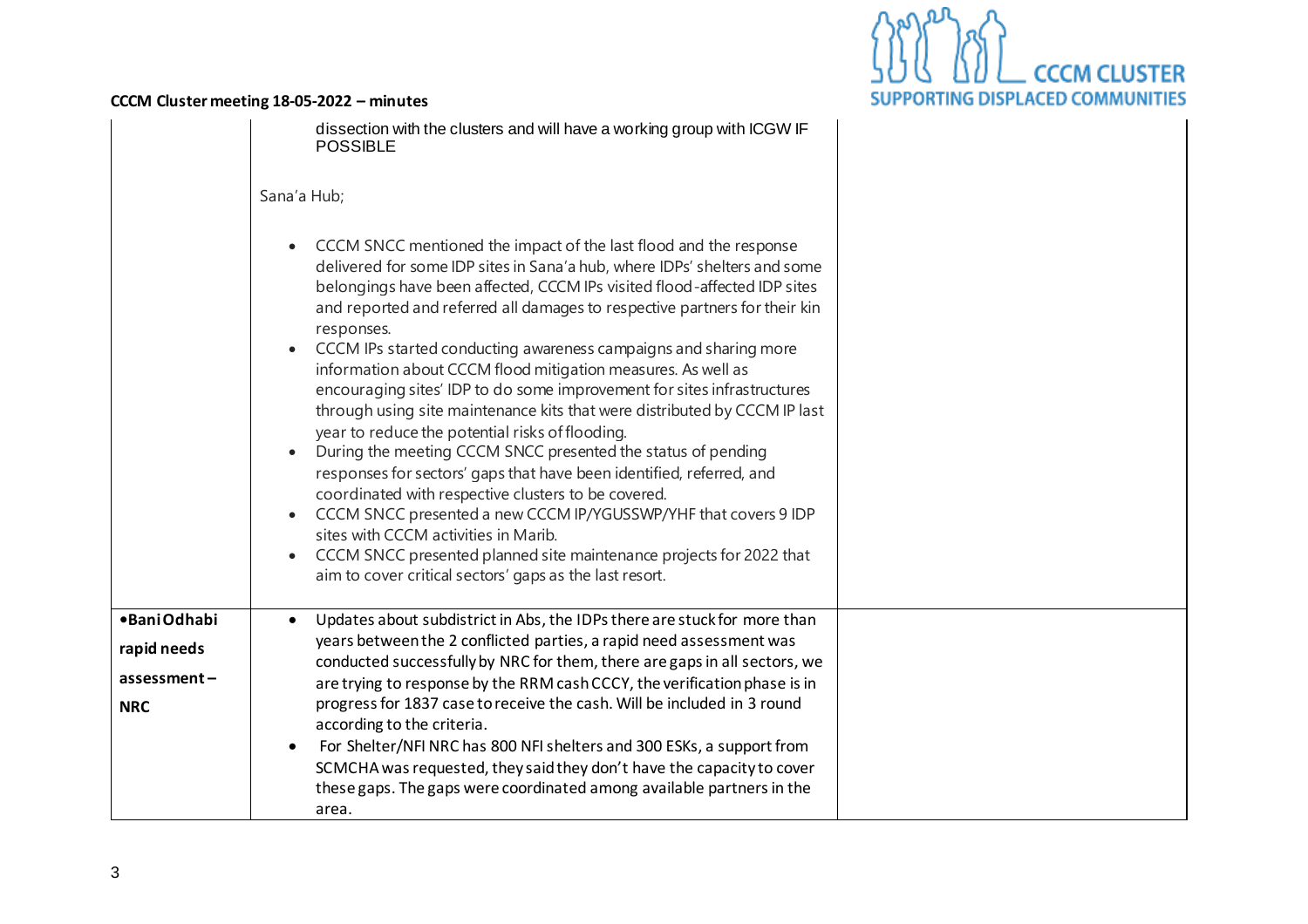| Flood<br>preparedness                                        | As a preparedness measurement for the rain seasons in Yemen, the<br>$\bullet$<br>CCCM cluster is collecting data on the Projects required for highly<br>flooding risked sites.<br>The list of the suggested products was presented, and the data needs to<br>$\bullet$<br>be collected, partners contribution is highly needed.                                                                                                                                                                                                                                                                                                                                                                     | The CCCM National Cluster IM to collect the<br>1.<br>required data as presented.<br>2. For site management agencies: Provide the<br>details at site level for the preparedness<br>For CCCM at ABA and Hub: Coordinated<br>3.<br>with partners and authorities for<br>"evacuation sites" and stocks<br>4. For: CCCM at National level<br>Coordinateion with SCMCHA<br>and EXU<br>Coordination with shelter<br>cluster for early warning<br>system<br>Based on preparedness<br>advocate for fund |
|--------------------------------------------------------------|-----------------------------------------------------------------------------------------------------------------------------------------------------------------------------------------------------------------------------------------------------------------------------------------------------------------------------------------------------------------------------------------------------------------------------------------------------------------------------------------------------------------------------------------------------------------------------------------------------------------------------------------------------------------------------------------------------|------------------------------------------------------------------------------------------------------------------------------------------------------------------------------------------------------------------------------------------------------------------------------------------------------------------------------------------------------------------------------------------------------------------------------------------------------------------------------------------------|
| Preparation<br>for the<br>upcoming<br>Standard<br>Allocation | The Cluster discussed the importance to prepare ahead this year for the<br>$\bullet$<br>upcoming Standard Allocation to have a better cluster representation for it,                                                                                                                                                                                                                                                                                                                                                                                                                                                                                                                                | 5.<br>For CCCM to have the latest Master List<br>analyzed by sectors to generate scoring and<br>identify some priority areas (with same<br>methodology as for the 2021YHF SA2)                                                                                                                                                                                                                                                                                                                 |
| <b>Update from IM</b><br>(REACH)                             | REACH presented an overview of Site report submissions from January -<br>$\bullet$<br>April 2022<br>REACH introduced the new Site Monitoring System, which will be<br>$\bullet$<br>comprised of an updated Site Report Tool (for non-managed sites) and<br>the new Site Manager Tool (for managed sites). As part of the new<br>monitoring system<br>Site Report data collection will be halted in June & July 2022<br>$\bullet$<br>A Pilot for the Site Manager Tool will be implemented in June & July, for<br>$\bullet$<br>which 2-3 partners are needed<br>In August, it is planned to start official data collection through the<br>$\bullet$<br>updated Site Report and new Site Manager Tool | Partners should finalize sending all<br>6.<br>reporting tool assessment by the end of<br>May, as the site assessments would be held<br>after that to start rolling the new<br>monitoring tools assessment.                                                                                                                                                                                                                                                                                     |

**BADRA** 

A

**SUPPORTING DISPLACED COMMUNITIES** 

\_<br>\_\_ CCCM CLUSTER